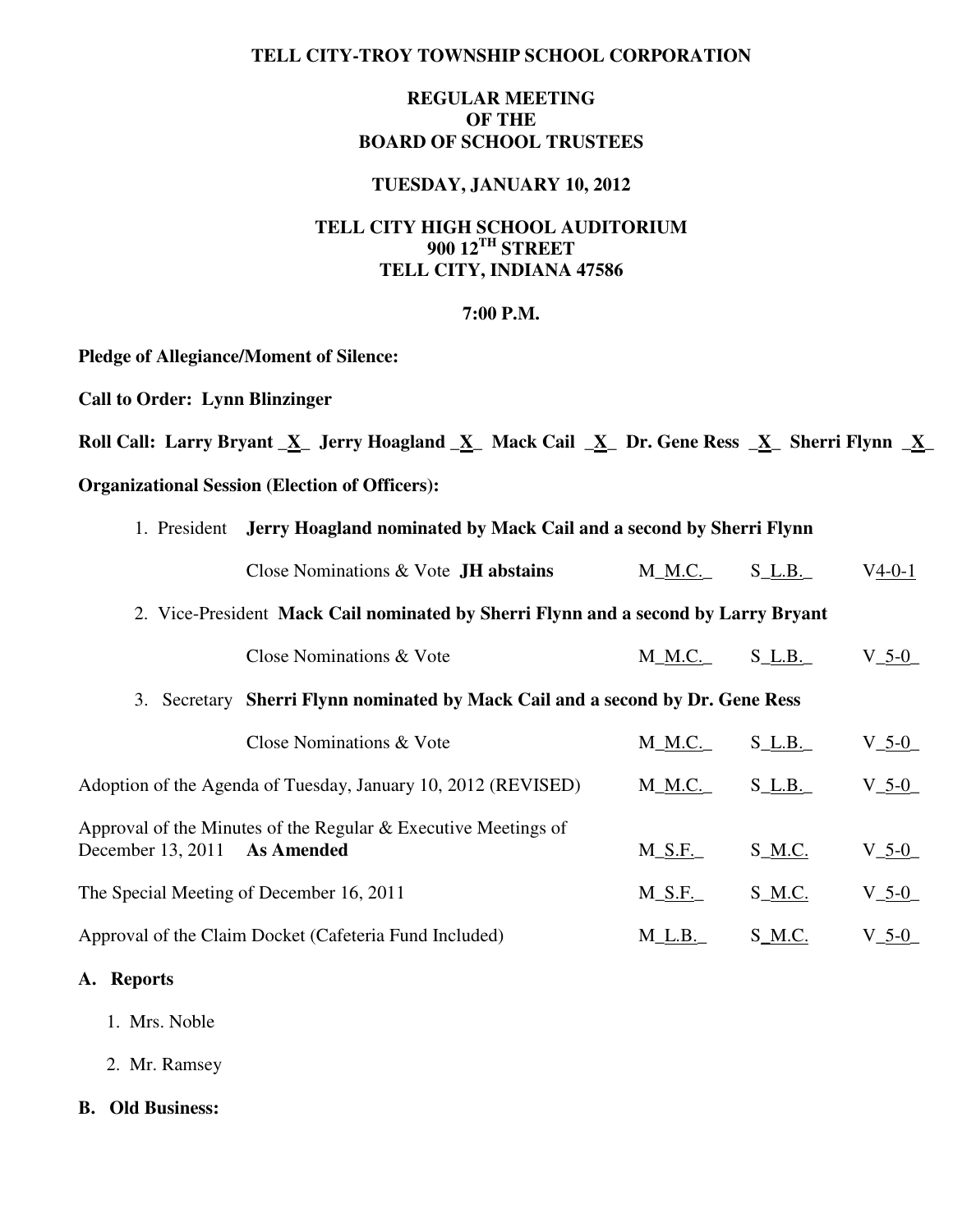# **C. New Business:**

| 1. School Corporation's Attorney John Werner                                                                                                                                                                                                                            | $M_G.R.$              | $S_L.B.$                                  | $V_{-5-0}$                                  |
|-------------------------------------------------------------------------------------------------------------------------------------------------------------------------------------------------------------------------------------------------------------------------|-----------------------|-------------------------------------------|---------------------------------------------|
| 2. School Corporation's Treasurer Debbie Elder                                                                                                                                                                                                                          | $M_{L.B.}$            | $S_G.R.$                                  | $V_{-5-0}$                                  |
| 3. School Corporation's Official Newspaper P.C. News                                                                                                                                                                                                                    | M_ <u>M.C.</u>        | $S_l$ _L.B.                               | $V_{-5-0}$                                  |
| 4. Name Superintendent as the L.E.A. Programs Director<br><b>Lynn Blinzinger</b>                                                                                                                                                                                        | $M_S.F.$              | $S_G.R.$                                  | $V_{-5-0}$                                  |
| 5. Date, Time, Place of Regular Board Meetings Second Tuesday<br>of each month; 7:00 P.M.; TCJHS Auditorium                                                                                                                                                             | $M_{\_G.R.}$          | S_M.C.                                    | $V_{-5-0}$                                  |
| 6. Board Compensation \$2,000 per year                                                                                                                                                                                                                                  | $M_S.F.$              | $S_G.R.$                                  | $V_{-5-0}$                                  |
| 7. Board of Finance Same structure as<br><b>Board of School Trustees</b>                                                                                                                                                                                                | $M\_M.C.$             | $S_S.F.$                                  | $V_{-5-0}$                                  |
| 8. Bid Committee No motion, this will be put into policy form and brought back to the board for<br>adoption as school corporation policy.                                                                                                                               | M <sub>1</sub>        | $S_{\underline{\hspace{1cm}}\phantom{1}}$ | V                                           |
| To Committees A motion was made to approve this item as presented. During the discussions<br>before the vote it was decided it might be best to go in a different direction with this item. The<br>first vote indicates dealing with the original motion that was made. |                       |                                           |                                             |
| The second vote indicated deals with the motion to table this item, put in policy form, and then                                                                                                                                                                        | $M_M.C.$              | $S_L.B.$                                  | $V_0-5$                                     |
| bring back to the board                                                                                                                                                                                                                                                 | $M_l\_L.B_l$          | $S_G.R.$                                  | $V_{-5-0}$                                  |
| 10. Conflict of Interest Statements                                                                                                                                                                                                                                     |                       |                                           |                                             |
| A. Jerry Hoagland's J.H. abstains                                                                                                                                                                                                                                       | $M_L.B.$              | S_S.F.                                    | $V_4-0-1$                                   |
| B. Sherri Flynn's will do in February                                                                                                                                                                                                                                   | $M$ <sub>______</sub> |                                           |                                             |
| C. Dr. Gene Ress's G.R. abstains                                                                                                                                                                                                                                        | $M_{\_L.B.}$          | $S_S.F.$                                  | V <u>4-0-1</u>                              |
| D. Larry Bryant's L.B. abstains                                                                                                                                                                                                                                         | M_ <u>M.C.</u>        | $S_S.F.$                                  | $V_{4-0-1}$                                 |
| Mack Cail's will do in February<br>Ε.                                                                                                                                                                                                                                   | $M$ <sub>______</sub> | $S$ <sub>____</sub>                       | $V_{\overline{\phantom{a}}}\hspace{0.08cm}$ |
| Laura Noble's<br>F.                                                                                                                                                                                                                                                     | $M_{LL.B.}$           | S_G.R.                                    | $V_{-5-0}$                                  |
| G. Bruce Chinn's                                                                                                                                                                                                                                                        | $M_{\_L.B.}$          | S_S.F.                                    | $V_{-5-0}$                                  |
| H. Lynn Blinzinger's                                                                                                                                                                                                                                                    | M_L.B.                | S_G.R.                                    | $V_{-5-0}$                                  |
| 11. Calendar for 2012-2013 School Year First Student Day 8/14 M_L.B.                                                                                                                                                                                                    |                       | S_ <u>M.C.</u>                            | $V_{-5-0}$                                  |